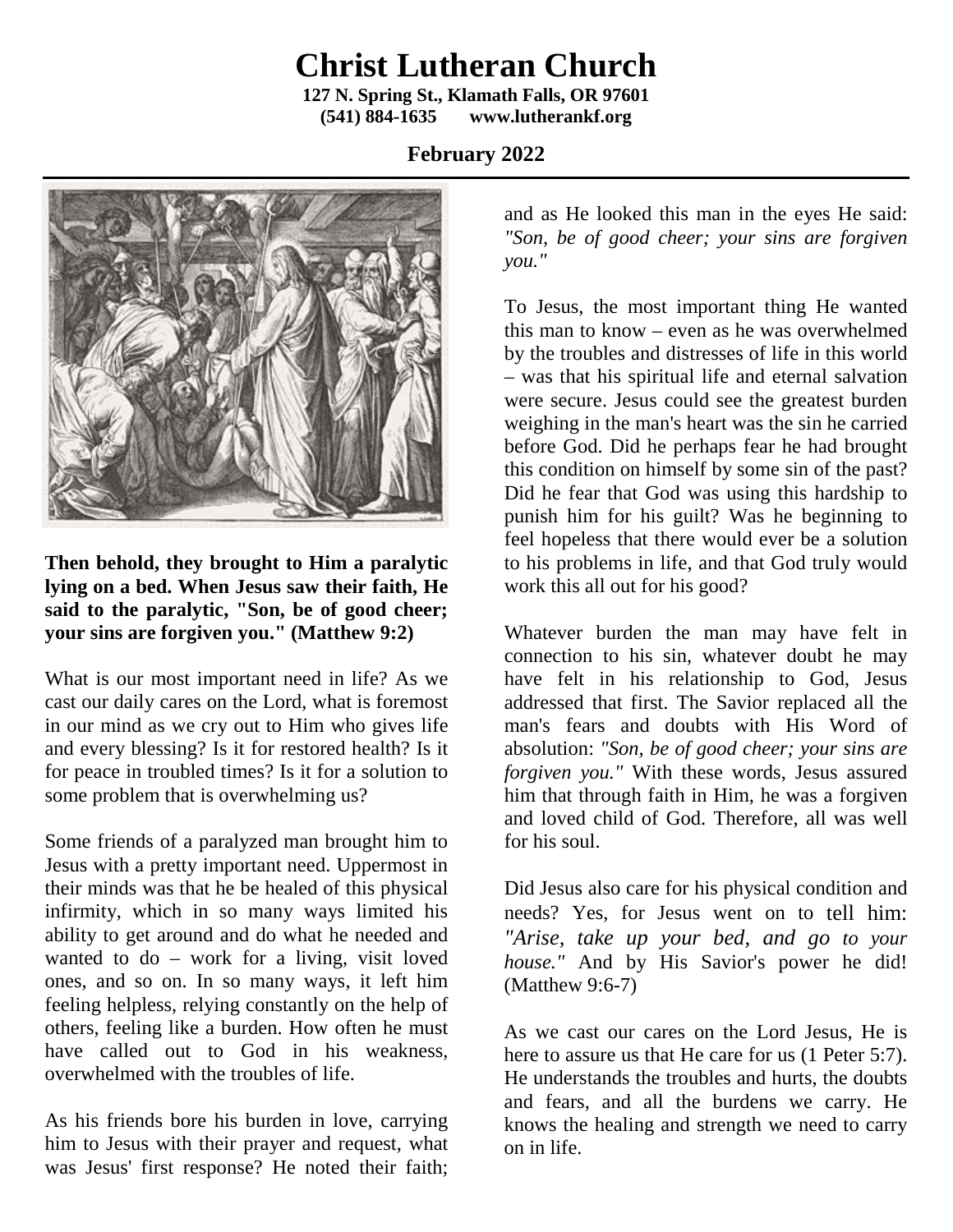First and foremost, just as He did for that man, Jesus wants to assure us that He has given us healing for eternal life through His blood-bought forgiveness. He sees that greatest burden of sin that weighs heavily in our hearts. He sees the guilt, the fear, and the brokenness sin brings into our life. That burden would have left us with no relationship to God, living in fear of judgment, lost forever. But Jesus came in love to bear that most horrible burden away from us to the cross. The Son of God has paid with His own life to reconcile us to God in peace.

Now as our Savior who has passed through death for us and has risen again, Jesus declares to us today: *"Be of good cheer; your sins are forgiven you."* He assures us that, through the faith we have been given by the Holy Spirit, all is well for us. We have a new relationship with God as His dear children. We are loved and cared for by our Father in heaven, who knows our needs even before we ask (Matthew 6:8).

By the same love that led Him to give His life for us, Jesus also cares for us in our daily needs. He hears our prayers. And like those friends of the paralyzed man, we are here to bear one another's burdens in love. We are here to carry one another's needs to our Lord in prayer.

He may not answer with the kind of miracle that immediately removes every problem in life; even

that man He healed would not have a problemfree life in this fallen world. But our loving Savior will give us what He deems best for us, what we need day by day. Like that man, He will give us the strength we need to carry on in life, especially the strength of faith.

How often, His answer may be to provide the help needed as He puts us here to bear one another's burdens. We become the loving hands of Jesus, here to serve one another in love. I can imagine the healed man doing just that, sharing his Savior's love with others, and bringing them to Jesus.

What a privilege we have to come together before our Lord and Savior in worship, where we hear His healing Word of forgiveness, and He sends us forth in His peace and strength to walk in newness of life.

Already, Jesus has answered our greatest need in providing healing of our soul in His forgiveness, and lifting us up in eternal life as the children of God. And one day, in answer to all our prayers, He will bring His work to completion in the perfect healing of heaven. There, we will enjoy perfect health and happiness of body and soul in His presence forevermore.

> In His saving love, Pastor Smith

Watch a monthly message from our Evangelical Lutheran Synod President Glenn Obenberger at<https://els.org/about/blog/>

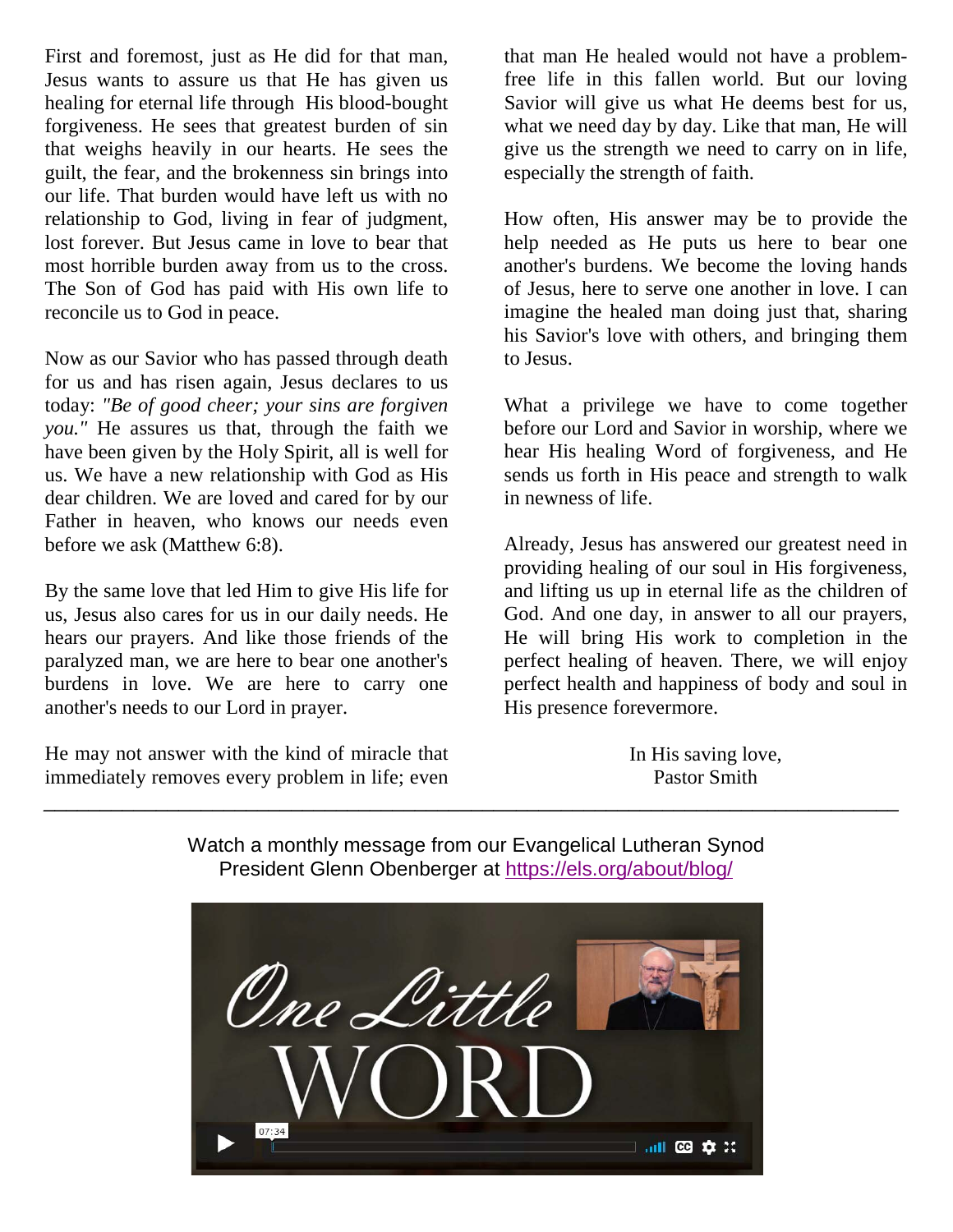| February 2022<br><b>Christ Lutheran Church</b>                                                                                                                       |                          |                                                                                              |                |                                          |                                          |          |
|----------------------------------------------------------------------------------------------------------------------------------------------------------------------|--------------------------|----------------------------------------------------------------------------------------------|----------------|------------------------------------------|------------------------------------------|----------|
| Sunday                                                                                                                                                               | Monday                   | Tuesday                                                                                      | Wednesday      | Thursday                                 | Friday                                   | Saturday |
|                                                                                                                                                                      |                          |                                                                                              | $\overline{2}$ | 3<br><b>Adult Instruction</b><br>1:00 PM | 4<br><b>Adult Instruction</b><br>2:00 PM | 5        |
| 6<br>Epiphany 5                                                                                                                                                      | 7                        | 8                                                                                            | 9              | 10                                       | 11                                       | 12       |
| Radio Program<br>8:30 AM (AM 1150 / FM 92.9)<br>Worship with Communion<br>9:30 AM<br>Sunday School & Bible Class<br>10:45 AM<br>Happy Birthday Eva Brumble           |                          |                                                                                              |                | <b>Adult Instruction</b><br>1:00 PM      | <b>Adult Instruction</b><br>2:00 PM      |          |
| 13 Epiphany 6                                                                                                                                                        | 14                       | 15                                                                                           | 16             | 17                                       | 18                                       | 19       |
| Radio Program<br>8:30 AM (AM 1150 / FM 92.9)<br>Worship (Baptism of King family)<br>9:30 AM<br><b>Baptism Reception / Sunday</b><br>School & Bible Class<br>10:45 AM | Valentine's Day          |                                                                                              |                | <b>Adult Instruction</b><br>1:00 PM      | <b>Adult Instruction</b><br>2:00 PM      |          |
| 20 Epiphany 7                                                                                                                                                        | 21                       | 22                                                                                           | 23             | 24                                       | 25                                       | 26       |
| Radio Program<br>8:30 AM (AM 1150 / FM 92.9)<br><b>Worship with Communion</b><br>9:30 AM<br>Sunday School & Bible Class<br>10:45 AM<br>Happy Birthday Ana Jay        | Washington's<br>Birthday | Pastors' Meeting<br>$9:30$ AM $- 2:30$ PM<br>Klamath Falls<br>Happy Birthday<br>Lucinda Webb |                | <b>Adult Instruction</b><br>1:00 PM      | <b>Adult Instruction</b><br>2:00 PM      |          |
| $\sim$ $\sim$<br>27 Transfiguration of Our Lord                                                                                                                      | 28                       |                                                                                              |                |                                          |                                          |          |
| Radio Program<br>8:30 AM (AM 1150 / FM 92.9)<br>Worship<br>9:30 AM<br>Sunday School & Bible Class<br>10:45 AM                                                        |                          | "Be of good cheer; your sins are forgiven you."<br>$(Mat$ flew $9:2)$                        |                |                                          |                                          |          |